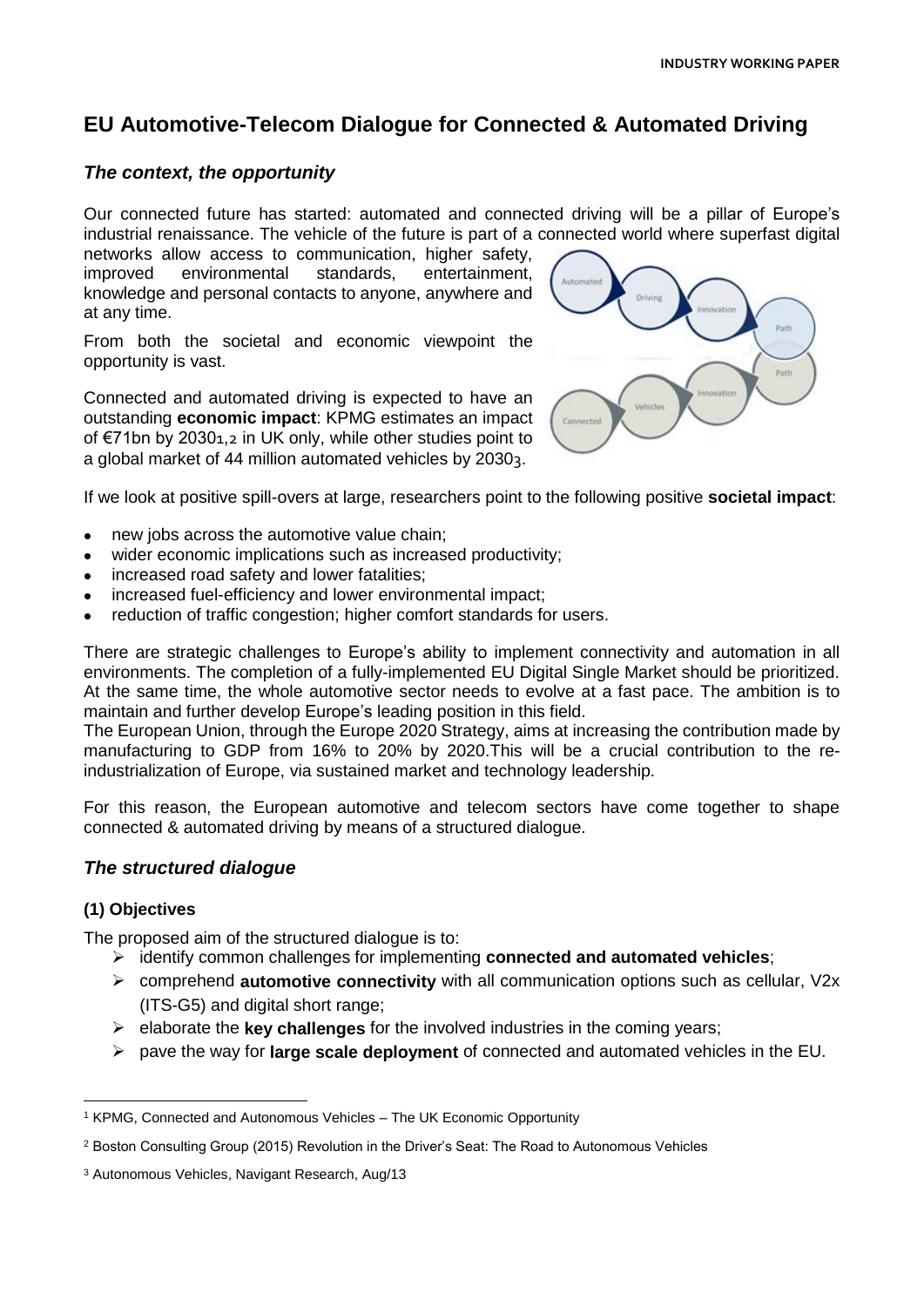## **(2) Scope**

The areas we will discuss are the following:

| Prioritizing<br>connectivity,         | Policies and regulation to support ubiquitous broadband<br>$\bullet$          |
|---------------------------------------|-------------------------------------------------------------------------------|
| network<br>&<br>coverage              | deployment and high quality transmission standards;                           |
| reliability                           | High-speed broadband coverage across transport networks<br>$\bullet$          |
|                                       | (roads and railways);                                                         |
|                                       | Spectrum availability for vehicle-to-vehicle & vehicle-to-<br>$\bullet$       |
|                                       | infrastructure technologies;                                                  |
|                                       | Spectrum availability for mobile services and future needs (5G);<br>$\bullet$ |
|                                       | Harmonised regulation of radio frequency bands;<br>$\bullet$                  |
|                                       | Reliable, resilient and secure networks.<br>$\bullet$                         |
| <b>Facilitating take-up</b>           | Anticipate technological changes (including development of<br>$\bullet$       |
|                                       | automated driving technologies; transition from 2G/3G to                      |
|                                       | LTE/5G & switch-off; combination of digital & short range                     |
|                                       | communication; cooperation on cellular, vehicle-to-vehicle and                |
|                                       | vehicle-to-infrastructure communication);                                     |
|                                       | Policies to stimulate choice, availability and competitive<br>$\bullet$       |
|                                       | provision of connected vehicles (including promotion of smart                 |
|                                       | cities, infrastructure investment, allocation of R&D funding, );              |
|                                       | Standards and interoperability;<br>$\bullet$                                  |
|                                       | Embedded SIM technology;<br>$\bullet$                                         |
|                                       | Operation for cellular communication (M2M for automotive).<br>$\bullet$       |
| <b>Ensuring trust, security &amp;</b> | Promotion of trust, protection against cyber-attacks and<br>$\bullet$         |
| collaboration                         | intrusions;                                                                   |
|                                       | Data reliability and functional safety;<br>$\bullet$                          |
|                                       | Economic & societal opportunity linked with the use of data from<br>$\bullet$ |
|                                       | connected driving;                                                            |
|                                       |                                                                               |
|                                       | Consistent EU data protection rules across the value chain<br>$\bullet$       |
|                                       | Cross-border data flows.                                                      |

### **(3) Follow-up**

The structured dialogue will focus on identifying a specific follow-up action for each of the areas mentioned above.

We also intend to identify:

- what can be achieved via industry cooperation (e.g., anticipation of technological development);
- what can be boosted by supportive public policies (e.g., R&D funding and promotion of smart cities);
- what requires regulatory intervention (e.g., spectrum).

*Brussels, September 2015*

Contributors to this DRAFT Working Paper include:

ACEA, CLEPA, ETNO, ECTA, GSMA